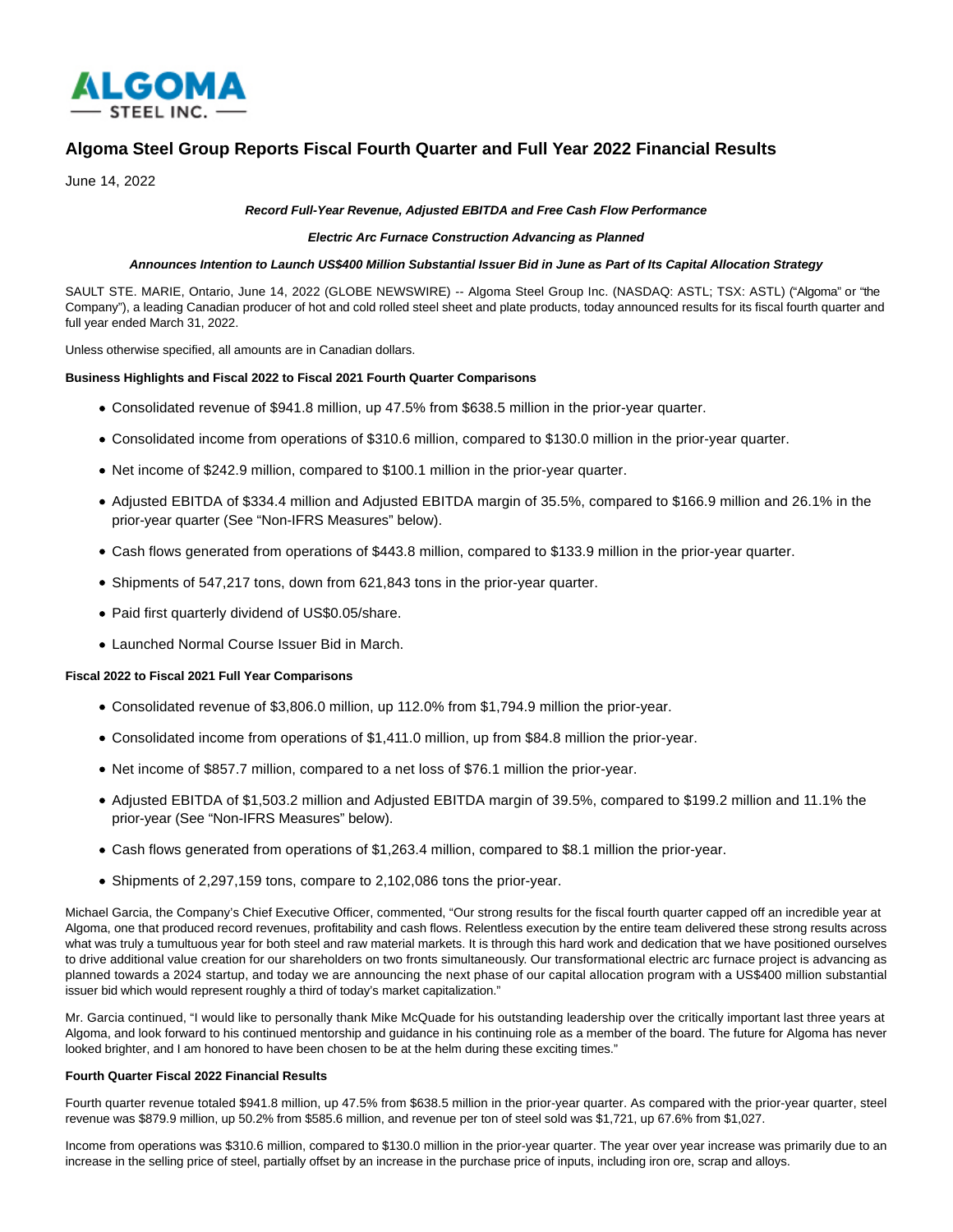Net income in the fourth quarter was \$242.9 million, compared to \$100.1 million in the prior-year quarter. The improvement was driven primarily by the factors described above under income from operations.

Adjusted EBITDA in the fourth quarter was \$334.4 million, compared with \$166.9 million for the prior-year quarter. This resulted in an Adjusted EBITDA margin of 35.5%. Average realized price of steel net of freight and non-steel revenue was \$1,608 per ton, up 70.7% from \$942 per ton in the prior-year quarter. Cost per ton of steel products sold was \$947, up 47.4% from \$643 in the prior-year quarter. Shipments for the fourth quarter decreased by 12.0% to 547,217 tons, compared to 621,843 tons in the prior-year quarter. See "Non-IFRS Measures" below for an explanation of Adjusted EBITDA and a reconciliation of Adjusted EBITDA to net income.

#### **Full Year Fiscal 2022 Financial Results**

Full year revenue totaled \$3,806.0 million, up 112.0% from \$1,794.9 million the prior-year. As compared with 2021, steel revenue was \$3,548.8 million, up 119.7% from \$1,615.1 million, and revenue per ton of steel sold was \$1,657, up 94.0% from \$854.

Income from operations was \$1,411.0 million, compared to \$84.8 million the prior-year. The year over year increase was primarily due to an increase in the selling price of steel, partially offset by an increase in the purchase price of inputs, including iron ore, scrap and alloys, as well as increases in employee profit sharing.

Net income for the year was \$857.7 million, compared to a net loss of \$76.1 million in 2021. The improvement was driven primarily by the factors described above under income from operations offset by listing expenses and transaction costs associated with the merger with Legato Merger Corp. and higher income taxes.

Adjusted EBITDA for the full year was \$1,503.2 million, compared with \$199.2 million for the prior-year. This resulted in an Adjusted EBITDA margin of 39.5%. Average realized price of steel net of freight and non-steel revenue was \$1,545 per ton, up 101.2% from \$768 per ton in the prior-year. Cost per ton of steel products sold was \$857, up 32.7% from \$646 in the prior-year. Shipments for the year increased by 9.3% to 2,297,159 tons, compared to 2,102,086 tons in the prior-year. See "Non-IFRS Measures" below for an explanation of Adjusted EBITDA and a reconciliation of Adjusted EBITDA to net income.

### **Normal Course Issuer Bid**

On March 3, 2022 the Company announced the commencement of a normal course issuer bid ("NCIB") after receiving approval from the Toronto Stock Exchange ("TSX"), authorizing the Company to acquire up to a maximum of 7,397,889 shares, or 5% of its issued and outstanding shares as of February 18, 2022, subject to a maximum of 16,586 shares per day on the TSX and 300,000 on NASDAQ. The NCIB expires on March 2, 2023 if not fully exercised. No shares were repurchased under the NCIB during the fiscal year ended March 31, 2022. Subsequent to March 31, 2022, as at May 31 2022, the company has acquired and cancelled 1,089,691 shares under the NCIB. The Company will be suspending share repurchases under the NCIB until after the expiration of the proposed substantial issuer bid.

#### **Substantial Issuer Bid**

The Company announced today that it intends to commence a US\$400 million substantial issuer bid ("SIB"), as part of its overall capital allocation strategy, under which the Company plans to offer to purchase for cancellation from shareholders up to US\$400 million of the Company's outstanding common shares by way of a "modified Dutch auction" which will permit shareholders to choose, within the pricing range determined by the Company, the number of shares and the price at which they wish to tender such shares, with the purchase price for all tendering shareholders being the lowest purchase price per share that will enable the Company to purchase the maximum number of shares properly tendered to the offer, up to US\$400 million. The Company believes that the SIB represents an equitable and efficient means of providing value to its shareholders. The pricing range of the SIB and further details will be announced separately, prior to the commencement of the SIB, which is anticipated to occur prior to the end of June.

### **Electric Arc Furnace**

In November 2021, the Board of Directors authorized the Company to construct two new state-of-the-art electric arc furnaces ("EAF") to replace its existing blast furnace and basic oxygen steelmaking operations. The \$700 million project is expected to take two years to complete and is advancing as expected. Following the transformation to EAF steelmaking, Algoma's facility is anticipated to have an annual raw steel production capacity of approximately 3.7 million tons, which would match its downstream finishing capacity, and would be expected to reduce the Company's annual carbon emissions by approximately 70%.

### **Quarterly Dividend**

The Company's board of directors has declared a regular quarterly dividend in the amount of US\$0.05 on each common share outstanding, payable on July 15, 2022 to holders of record of common shares of the Corporation as of the close of business on June 27, 2022. This dividend is designated as an "eligible dividend" for Canadian income tax purposes.

### **Outlook**

The outlook that follows constitutes forward-looking statements (as defined below) and is based on a number of assumptions and subject to a number of risks. Actual results could vary materially as a result of numerous factors, including certain risk factors, many of which are beyond our control. Please see "Cautionary Statement Regarding Forward-Looking Statements" below.

In addition to the other assumptions and factors described in this news release, our outlook assumes continued high prices of steel, ongoing inflationary pressures on raw material inputs, labor, and logistics costs, and the absence of material changes in our industry or the global economy. The following statements supersede all prior statements made by us and are based on current expectations.

Based on our current information regarding our operations and end markets, we currently expect the following for the first quarter of fiscal 2023:

Adjusted EBITDA\*: \$335 million to \$355 million

\*See Non-IFRS Financial Measures.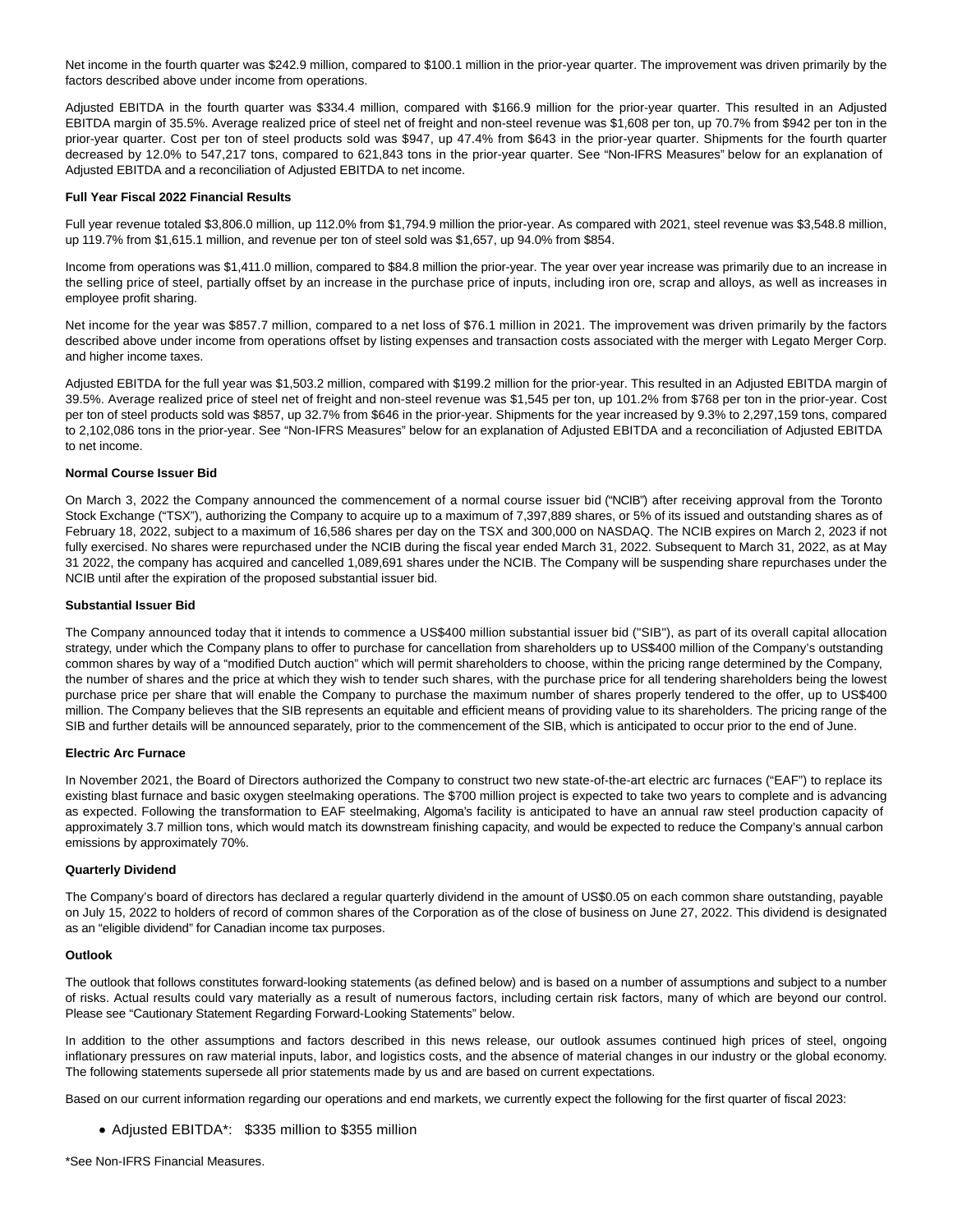#### **Conference Call and Webcast Details**

A webcast and conference call will be held on Wednesday, June 15, 2022 at 11:00 a.m. Eastern time to review the Company's fiscal fourth quarter and full year results, discuss recent events, and conduct a question-and-answer session.

The live webcast and archived replay of the conference call can be accessed on the Investors section of the Company's website at www.algoma.com. For those unable to access the webcast, the conference call will be accessible domestically or internationally by dialing 877-425-9470 or 201-389-0878, respectively. Upon dialing in, please request to join the Algoma Steel Fourth Quarter Conference Call. To access the replay of the call, dial 844-512-2921 (domestic) or 412-317-6671 (international) with passcode 13730393.

#### **Consolidated Financial Statements and Management's Discussion and Analysis**

The Company's audited condensed interim consolidated financial statements for the three and twelve months ended March 31, 2022, and Management's Discussion & Analysis thereon are available under the Company's profile on EDGAR at www.sec.gov and under the Company's profile on SEDAR at www.sedar.com.

#### **Cautionary Statement Regarding Forward-Looking Statements**

This news release contains "forward-looking information" under applicable Canadian securities legislation and "forward-looking statements" within the meaning of the U.S. Private Securities Litigation Reform Act of 1995 (collectively, "forward looking statements"), including statements regarding Algoma's strategic objectives, Algoma's expectation to pay a quarterly dividend, value creation for Algoma's shareholders, the launch of the SIB, the expected timing of the EAF transformation and the resulting increase in raw steel production capacity and reduction in carbon emissions and Adjusted EBITDA guidance for the first quarter of fiscal 2023. These forward-looking statements generally are identified by the words "believe," "project," "expect," "anticipate," "estimate," "intend," "strategy," "future," "opportunity," "plan," "pipeline," "may," "should," "will," "would," "will be," "will continue," "will likely result," and similar expressions. Forward-looking statements are predictions, projections and other statements about future events that are based on current expectations and assumptions. Many factors could cause actual future events to differ materially from the forward-looking statements in this document, including but not limited to, the risks that Algoma will be unable to realize its business plans and strategic objectives, including its investment in EAF steelmaking and the retirement of certain secured long term debt; the risks associated with the steel industry generally; Algoma's ability to continue to pay a quarterly dividend; the impact of share price volatility on the SIB; receipt of regulatory approvals for the offer documents; risk that the SIB will not be completed on the terms described in this press release (including the price range and number of shares Algoma may purchase under the SIB) or at all; and changes in general economic conditions, including as a result of the COVID-19 pandemic, inflation and the ongoing conflict in Ukraine. The foregoing list of factors is not exhaustive and readers should also consider the other risks and uncertainties set forth in the section entitled "Risk Factors" and "Cautionary Note Regarding Forward-Looking Statements" in Algoma's public filings, including the registration statement on Form F-1 filed by Algoma with the Securities and Exchange Commission ("SEC") and the prospectus filed by Algoma with the SEC and the Ontario Securities Commission ("OSC"), and, once available, in Algoma's annual report on Form 20-F. Forward-looking statements speak only as of the date they are made. Readers are cautioned not to put undue reliance on forward-looking statements, and Algoma assumes no obligation and does not intend to update or revise these forward-looking statements, whether as a result of new information, future events, or otherwise.

### **IMPORTANT INFORMATION FOR SHAREHOLDERS**

The SIB referred to in this press release has not yet commenced. The information relating to the SIB contained in this press release is for informational purposes only and is not intended to and does not constitute an offer to purchase or the solicitation of an offer to sell shares. On the commencement date of the SIB, a tender offer statement on Schedule TO, including an offer to purchase, a letter of transmittal and related documents, will be filed by Algoma with the SEC, and a separate issuer bid circular and related documents will be filed by Algoma with the OSC. The SIB will not be made to, nor will tenders be accepted from or on behalf of, holders of shares in any jurisdiction in which the making or acceptance of offers to sell shares would not be in compliance with the laws of that jurisdiction. Although the board of directors of the Company has determined to proceed towards commencement of an SIB on the terms described in this press release, market, legal, tax or other business considerations between the date hereof and the commencement of the SIB may cause the Board of Directors to determine not to proceed with the SIB on the terms described in this press release, or at all. The Company will be under no legal obligation in respect of the offer under the SIB until the SIB is formally launched. None of the Company, its board of directors, or its advisors makes any recommendation to shareholders as to whether to tender or refrain from tendering any or all of their shares pursuant to the SIB or the purchase price or prices at which shareholders may choose to tender shares. SHAREHOLDERS ARE URGED TO READ THE TENDER OFFER STATEMENT REGARDING THE OFFER, AS IT MAY BE AMENDED FROM TIME TO TIME, WHEN IT BECOMES AVAILABLE BECAUSE IT WILL CONTAIN IMPORTANT INFORMATION. Shareholders may obtain a free copy of the tender offer statement and related documents filed with the SEC (in each case, when available) at the website maintained by the SEC at www.sec.gov or with the OSC at the website maintained by the Canadian Securities Administrators at www.sedar.com. Shareholders may also obtain those materials from the depositary for the SIB, which will be named in the tender offer statement. Shareholders are urged to evaluate carefully all information related to the SIB, consult their own financial, legal, investment and tax advisors and make their own decisions as to whether to deposit shares pursuant to the SIB and, if so, how many shares to deposit and at what price.

#### **Non-IFRS Financial Measures**

To supplement our financial statements, which are prepared in accordance with International Financial Reporting Standards as issued by the International Accounting Standards Board ("IFRS"), we use certain non-IFRS measures to evaluate the performance of Algoma. These terms do not have any standardized meaning prescribed within IFRS and, therefore, may not be comparable to similar measures presented by other companies. Rather, these measures are provided as additional information to complement those IFRS measures by providing a further understanding of our financial performance from management's perspective. Accordingly, they should not be considered in isolation nor as a substitute for analysis of our financial information reported under IFRS.

Adjusted EBITDA, as we define it, refers to net (loss) income before amortization of property, plant, equipment and amortization of intangible assets, finance costs, interest on pension and other post-employment benefit obligations, income taxes, restructuring costs, impairment reserve, foreign exchange loss (gain), finance income, carbon tax, share based compensation related to performance share units and business combination adjustments. Adjusted EBITDA margin is calculated by dividing Adjusted EBITDA by revenue for the corresponding period. Adjusted EBITDA is not intended to represent cash flow from operations, as defined by IFRS, and should not be considered as alternatives to net earnings, cash flow from operations, or any other measure of performance prescribed by IFRS. Adjusted EBITDA, as we define and use it, may not be comparable to Adjusted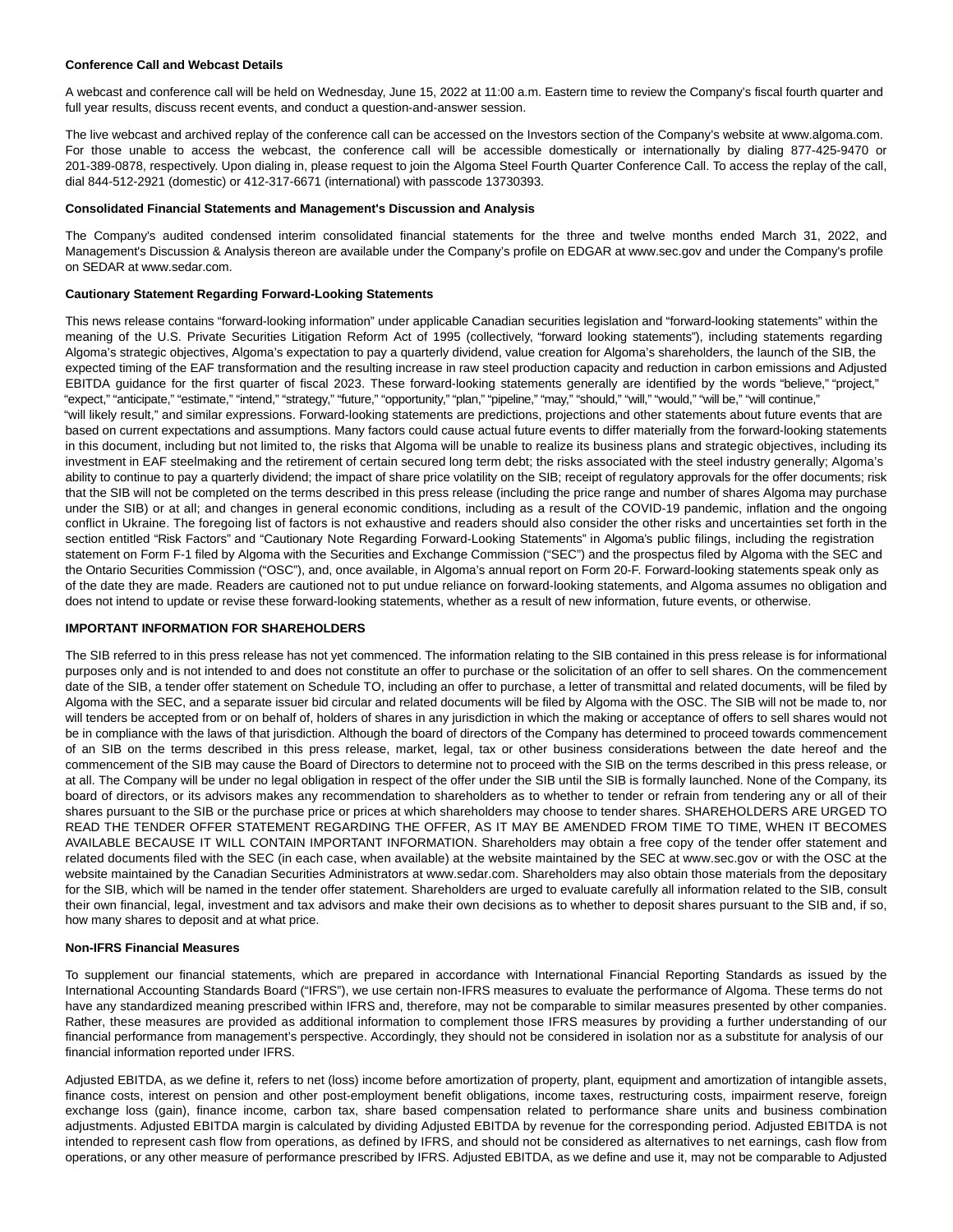EBITDA as defined and used by other companies. We consider Adjusted EBITDA to be a meaningful measure to assess our operating performance in addition to IFRS measures. It is included because we believe it can be useful in measuring our operating performance and our ability to expand our business and provide management and investors with additional information for comparison of our operating results across different time periods and to the operating results of other companies. Adjusted EBITDA is also used by analysts and our lenders as a measure of our financial performance. In addition, we consider Adjusted EBITDA margin to be a useful measure of our operating performance and profitability across different time periods that enhance the comparability of our results. However, these measures have limitations as analytical tools and should not be considered in isolation from, or as alternatives to, net income, cash flow from operations or other data prepared in accordance with IFRS. Because of these limitations, such measures should not be considered as measures of discretionary cash available to invest in business growth or to reduce indebtedness. We compensate for these limitations by relying primarily on our IFRS results using such measures only as supplements to such results. See the financial tables below for a reconciliation of the non-IFRS financial measures reported herein.

### **About Algoma Steel Group Inc.**

Based in Sault Ste. Marie, Ontario, Canada, Algoma is a fully integrated producer of hot and cold rolled steel products including sheet and plate. With a current raw steel production capacity of an estimated 2.8 million tons per year, Algoma's size and diverse capabilities enable it to deliver responsive, customer-driven product solutions straight from the ladle to direct applications in the automotive, construction, energy, defense, and manufacturing sectors. Algoma is a key supplier of steel products to customers in Canada and Midwest USA and is the only producer of plate steel products in Canada. The Company's mill is one of the lowest cost producers of hot rolled sheet steel (HRC) in North America owing in part to its state-of-the-art Direct Strip Production Complex ("DSPC"), which is the newest thin slab caster in North America with direct coupling to a basic oxygen furnace (BOF) melt shop.

Algoma has achieved several meaningful improvements over the last several years that are expected to result in enhanced long-term profitability for the business. Algoma has upgraded its DSPC facility and recently installed its No. 2 Ladle Metallurgy Furnace. Additionally, the Company has cost cutting initiatives underway and is in the process of modernizing its plate mill facilities.

Today Algoma is on a transformation journey, investing in its people and processes, optimizing and modernizing to secure a sustainable future. Our customer focus, growing capability and courage to meet the industry's challenges head-on position us firmly as your partner in steel.

#### **Algoma Steel Group Inc. Consolidated Statements of Financial Position**

| As at,                                         |           | March 31, 2022 March 31, 2021 |
|------------------------------------------------|-----------|-------------------------------|
| expressed in millions of Canadian dollars      |           |                               |
| <b>Assets</b>                                  |           |                               |
| <b>Current</b>                                 |           |                               |
| Cash                                           | \$915.3   | \$21.2                        |
| Restricted cash                                | 3.9       | 3.9                           |
| Accounts receivable, net                       | 402.3     | 274.6                         |
| Inventories, net                               | 480.0     | 415.3                         |
| Prepaid expenses and deposits                  | 79.9      | 74.6                          |
| Margin payments                                | 29.5      | 49.4                          |
| Other assets                                   | 5.6       | 3.8                           |
| <b>Total current assets</b>                    | \$1,916.5 | \$842.8                       |
| Non-current                                    |           |                               |
| Property, plant and equipment, net             | \$773.7   | \$699.9                       |
| Intangible assets, net                         | 1.1       | 1.5                           |
| Related party receivable                       |           | 2.2                           |
| Other assets                                   | 2.3       | 7.5                           |
| <b>Total non-current assets</b>                | \$777.1   | \$711.1                       |
| <b>Total assets</b>                            | \$2,693.6 | \$1,553.9                     |
| <b>Liabilities and Shareholder's Equity</b>    |           |                               |
| <b>Current</b>                                 |           |                               |
| <b>Bank indebtedness</b>                       | \$0.1     | \$90.1                        |
| Accounts payable and accrued liabilities       | 261.9     | 153.8                         |
| Taxes payable and accrued taxes                | 64.3      | 27.2                          |
| Current portion of other long-term liabilities | 0.4       |                               |
| Current portion of long-term debt              |           | 13.6                          |
| Current portion of governmental loans          | 10.0      |                               |
| Current portion of environmental liabilities   | 4.5       | 4.5                           |
| Derivative financial instruments               | 28.8      | 49.4                          |
| Warrant liability                              | 99.4      |                               |
| Earnout liability                              | 22.7      |                               |
| Share-based payment compensation liability     | 45.4      | 10.0                          |
| <b>Total current liabilities</b>               | \$537.5   | \$348.6                       |
| Non-current                                    |           |                               |
| Long-term debt                                 | \$-       | \$439.3                       |
| Long-term governmental loans                   | 85.2      | 86.4                          |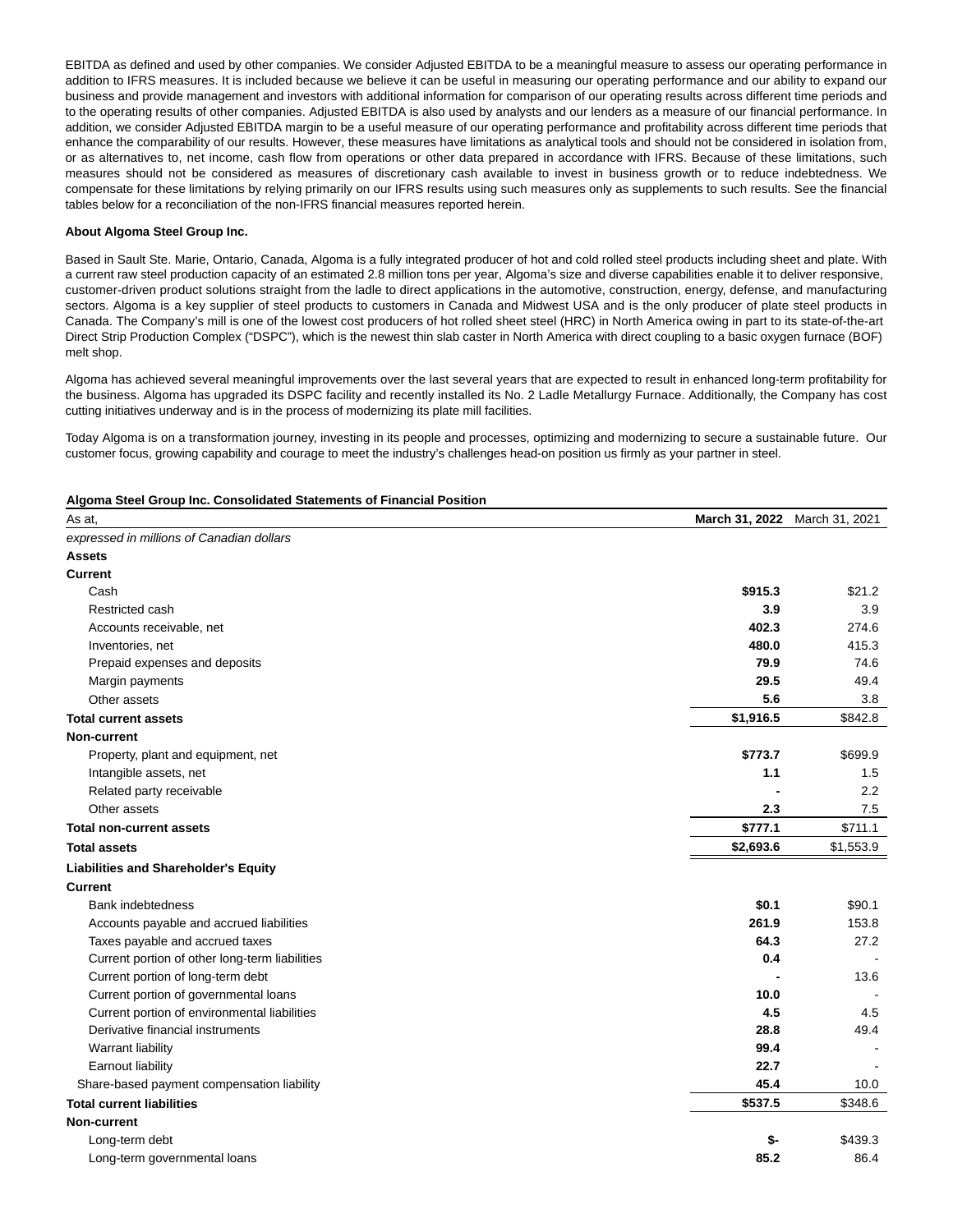| Accrued pension liability                        | 118.1     | 170.1     |
|--------------------------------------------------|-----------|-----------|
| Accrued other post-employment benefit obligation | 239.8     | 297.8     |
| Other long-term liabilities                      | 4.0       | 2.5       |
| Environmental liabilities                        | 33.5      | 35.4      |
| Deferred income tax liabilities                  | 92.9      |           |
| <b>Total non-current liabilities</b>             | \$573.5   | \$1,031.5 |
| <b>Total liabilities</b>                         | \$1,111.0 | \$1,380.1 |
| Shareholder's equity                             |           |           |
| Capital stock                                    |           | \$409.5   |
| Accumulated other comprehensive income           | 152.0     | 9.5       |
| Deficit                                          | 77.8      | (249.3)   |
| Contributed surplus                              | (25.2)    | 4.1       |
| <b>Total shareholder's equity</b>                | \$1,582.6 | \$173.8   |
| Total liabilities and shareholder's equity       | \$2,693.6 | \$1,553.9 |
|                                                  |           |           |

#### **Algoma Steel Group Inc. Consolidated Statements of Net Income (Loss)**

(Unaudited)

|                                                                   | Three months<br>ended March<br>31, 2022 | Three months<br>ended March<br>31, 2021 | Year ended<br>March 31, 2022 | Year ended<br>March 31,<br>2021 |
|-------------------------------------------------------------------|-----------------------------------------|-----------------------------------------|------------------------------|---------------------------------|
| expressed in millions of Canadian dollars                         |                                         |                                         |                              |                                 |
| Revenue                                                           | \$941.8                                 | \$638.5                                 | \$3,806.0                    | \$1,794.9                       |
| <b>Operating expenses</b>                                         |                                         |                                         |                              |                                 |
| Cost of sales                                                     | \$603.2                                 | \$476.0                                 | \$2,292.0                    | \$1,637.7                       |
| Administrative and selling expenses                               | 28.0                                    | 32.5                                    | 103.0                        | 72.4                            |
| Income from operations                                            | \$310.6                                 | \$130.0                                 | \$1,411.0                    | \$84.8                          |
| Other (income) and expenses                                       |                                         |                                         |                              |                                 |
| Finance income                                                    | (\$0.4)                                 | \$0.0                                   | (\$0.5)                      | (\$1.1)                         |
| Finance costs                                                     | 4.3                                     | 15.9                                    | 48.6                         | 68.5                            |
| Interest on pension and other post-employment benefit obligations | 2.9                                     | 4.1                                     | 11.6                         | 17.0                            |
| Foreign exchange loss                                             | 6.3                                     | 9.9                                     | 4.3                          | 76.5                            |
| <b>Transaction costs</b>                                          | 5.0                                     |                                         | 26.5                         |                                 |
| Listing expense                                                   |                                         |                                         | 235.6                        |                                 |
| Change in fair value of warrant liability                         | 13.2                                    |                                         | 6.4                          |                                 |
| Change in fair value of earnout liability                         | (44.5)                                  |                                         | (78.1)                       |                                 |
| Change in fair value of share-based compensation liability        | 2.9                                     |                                         |                              |                                 |
|                                                                   | (\$10.3)                                | \$29.9                                  | \$254.4                      | \$160.9                         |
| Income (loss) before income taxes                                 | \$320.9                                 | \$100.1                                 | \$1,156.6                    | (\$76.1)                        |
| Income tax expense                                                | 78.0                                    |                                         | 298.9                        |                                 |
| Net income (loss)                                                 | \$242.9                                 | \$100.1                                 | \$857.7                      | (\$76.1)                        |
|                                                                   |                                         |                                         |                              |                                 |
| Net income (loss) per common share                                |                                         |                                         |                              |                                 |
| Basic                                                             | \$1.59                                  | \$1.40                                  | \$8.53                       | (\$1.06)                        |
| <b>Diluted</b>                                                    | \$1.45                                  | \$1.40                                  | \$7.75                       | (\$1.06)                        |

## **Algoma Steel Group Inc. Consolidated Statements of Cash Flows**

(Unaudited)

|                                           | Three months<br>ended March<br>31, 2022 | Three months<br>ended March<br>31.2021 | Year ended<br>March 31, 2022 | Year ended<br>March 31.<br>2021 |
|-------------------------------------------|-----------------------------------------|----------------------------------------|------------------------------|---------------------------------|
| expressed in millions of Canadian dollars |                                         |                                        |                              |                                 |
| <b>Operating activities</b>               |                                         |                                        |                              |                                 |
| Net Income (loss)                         | \$242.9                                 | \$100.1                                | \$857.7                      | (\$76.1)                        |
| Items not affecting cash:                 |                                         |                                        |                              |                                 |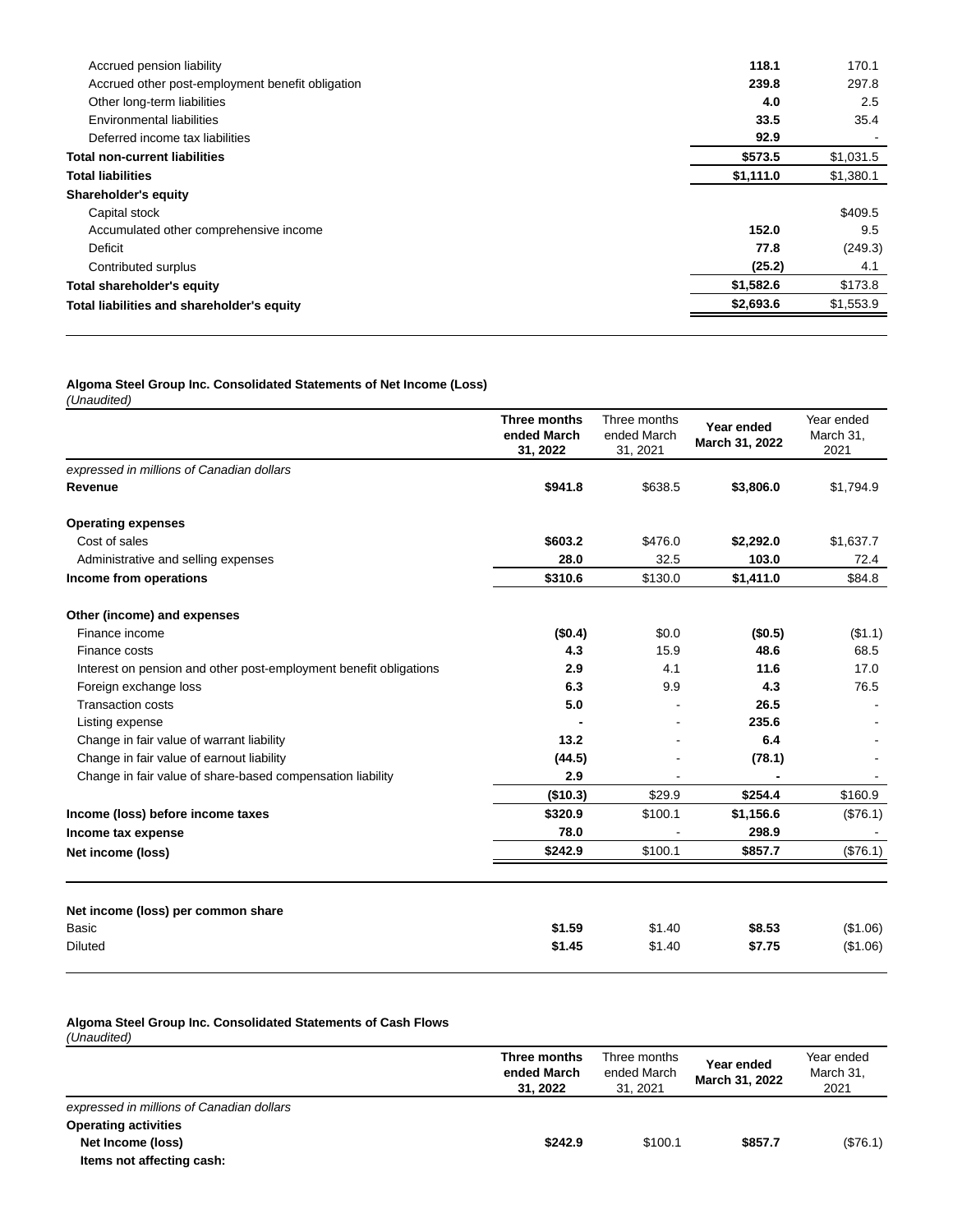| Amortization of property, plant and equipment and intangible assets<br>Deferred income tax expense | 22.7<br>(3.3) | 21.7      | 87.0<br>101.7 | 87.2      |
|----------------------------------------------------------------------------------------------------|---------------|-----------|---------------|-----------|
| Pension expense in excess of funding (pension funding in excess of                                 |               |           |               |           |
| expense)                                                                                           | 1.7           | (7.5)     | 2.4           | (30.5)    |
| Post-employment benefit funding in excess of expense                                               | (1.0)         | (1.6)     | (6.1)         | (7.8)     |
| Unrealized foreign exchange loss (gain) on:                                                        |               |           |               |           |
| accrued pension liability                                                                          | 1.8           | 3.5       | 1.5           | 32.1      |
| post-employment benefit obligations                                                                | 3.7           | 4.1       | 0.9           | 34.3      |
| Finance costs                                                                                      | 4.3           | 15.9      | 48.6          | 68.5      |
| Loss on disposal of property, plant and equipment                                                  | 0.3           | 2.5       | 0.3           | 2.5       |
| Interest on pension and other post-employment benefit obligations                                  | 2.9           | 4.1       | 11.6          | 17.0      |
| Accretion of governmental loans and environmental liabilities                                      | 3.1           | 2.5       | 12.2          | 10.3      |
| Unrealized foreign exchange loss (gain) on government loan facilities                              | 1.4           | 1.1       | 0.6           | 9.0       |
| Increase in fair value of warrant liability                                                        | 13.2          |           | 6.4           |           |
| Decrease in fair value of earnout liability                                                        | (44.5)        |           | (78.1)        |           |
| Increase in fair value of share-based compensation liability                                       | 2.9           |           |               |           |
| Listing expense                                                                                    |               |           | 235.6         |           |
| Other                                                                                              | 1.0           | (3.1)     | 5.5           | 0.9       |
|                                                                                                    | \$253.1       | \$143.3   | \$1,287.8     | \$147.4   |
| Net change in non-cash operating working capital                                                   | 191.1         | (9.6)     | (21.1)        | (137.7)   |
| Environmental liabilities paid                                                                     | (0.4)         | 0.2       | (3.3)         | (1.6)     |
| Cash generated by operating activities                                                             | \$443.8       | \$133.9   | \$1,263.4     | \$8.1     |
| <b>Investing activities</b>                                                                        |               |           |               |           |
| Acquisition of property, plant and equipment                                                       | (\$93.4)      | (\$22.0)  | (\$166.2)     | (\$71.7)  |
| Disposition (acquisition) of intangible asset                                                      | 0.4           | (0.1)     |               | (0.1)     |
| Acquisition of right-of-use assets                                                                 | (0.9)         |           | (1.7)         |           |
| Recovery (issuance) of related party receivable                                                    |               |           | 2.2           | (1.1)     |
| Cash used in investing activities                                                                  | ( \$93.9)     | (\$22.1)  | (\$165.7)     | (\$72.9)  |
| <b>Financing activities</b>                                                                        |               |           |               |           |
| Bank indebtedness (repaid) advanced, net                                                           | \$0.1         | (\$95.3)  | (\$86.8)      | (\$145.2) |
| Repayment of term loans                                                                            | (0.1)         | (3.5)     | (457.8)       | (12.6)    |
| Governmental loans issued, net of benefit                                                          | 1.1           | (0.1)     | 1.1           | 6.5       |
| Repayment of governmental loans                                                                    | (0.8)         |           | (0.8)         |           |
| Interest paid                                                                                      | (0.1)         | (11.4)    | (36.3)        | (15.6)    |
| Proceeds from issuance of shares                                                                   |               |           | 393.5         |           |
| Dividends paid                                                                                     | (9.3)         |           | (9.3)         |           |
| Other                                                                                              | (0.4)         | 0.2       | (2.3)         | (0.5)     |
| Cash used in financing activities                                                                  | (\$9.5)       | (\$110.1) | (\$198.7)     | (\$167.4) |
| Effect of exchange rate changes on cash                                                            | (\$12.6)      | (\$0.2)   | (\$4.9)       | (\$11.6)  |
| Cash                                                                                               |               |           |               |           |
| Increase (decrease) in cash                                                                        | 327.8         | 1.5       | 894.1         | (243.8)   |
| Opening balance                                                                                    | 587.5         | 19.7      | 21.2          | 265.0     |
| <b>Ending balance</b>                                                                              | \$915.3       | \$21.2    | \$915.3       | \$21.2    |
|                                                                                                    |               |           |               |           |

#### **Algoma Steel Group Inc. Reconciliation of Net Income (Loss) to Adjusted EBITDA**

| millions of dollars                                                                    | Three months<br>ended March<br>31, 2022 | Three months<br>ended March<br>31, 2021 | Year ended<br>March 31, 2022 | Year ended<br>March 31,<br>2021 |
|----------------------------------------------------------------------------------------|-----------------------------------------|-----------------------------------------|------------------------------|---------------------------------|
| Net income (loss)                                                                      | \$242.9                                 | \$100.1                                 | \$857.7                      | (\$76.1)                        |
| Amortization of property, plant and equipment and amortization of intangible<br>assets | 22.8                                    | 21.0                                    | 87.1                         | 86.9                            |
| Finance costs                                                                          | 4.3                                     | 15.9                                    | 48.6                         | 68.5                            |
| Interest on pension and other post-employment benefit obligations                      | 2.9                                     | 4.1                                     | 11.6                         | 17.0                            |
| Income taxes                                                                           | 78.0                                    |                                         | 298.9                        |                                 |
| Foreign exchange loss                                                                  | 6.3                                     | 9.9                                     | 4.4                          | 76.5                            |
| Finance income                                                                         | (0.4)                                   |                                         | (0.5)                        | (1.1)                           |
| Carbon tax                                                                             | 0.4                                     | 1.8                                     | (0.6)                        | 13.4                            |
| Increase in fair value of warrant liability                                            | 13.2                                    |                                         | 6.4                          |                                 |